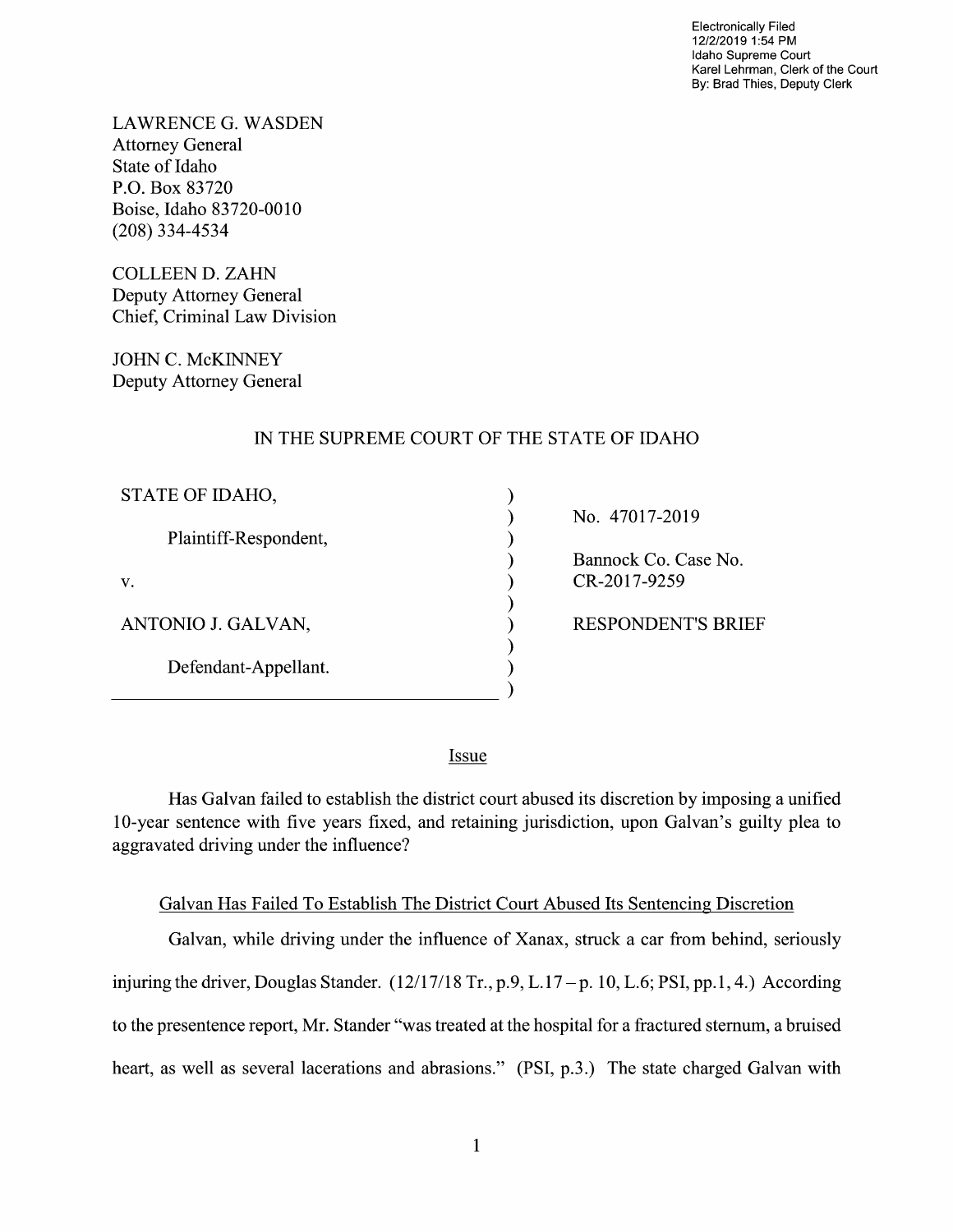aggravated driving under the influence. (R., pp.52-54.) Galvan pled guilty and the district court imposed a unified 10-year sentence with five years fixed, and retained jurisdiction for one year.  $(R., pp.269-270, 285-288.)$  Galvan filed a timely notice of appeal from the judgment.  $(R., pp.291-$ 303.)

On appeal, Galvan asserts his sentence is excessive. (Appellant's Brief, pp.3-6.) In support 0f his argument, Galvan cites, as mitigating factors, (1) this is his first felony conviction, (2) his acceptance of responsibility for, and remorse over, the accident and the victim's injuries, (3) his agreement to pay restitution, and (4) his struggles with severe mental health problems (major depressive disorder, anxiety disorder, ADHD disorder, and bipolar disorder). (Id., pp.4-5.) Despite such mitigating factors, the record supports the sentence imposed.

The length of a sentence is reviewed under an abuse of discretion standard considering the defendant's entire sentence. State V. Oliver, 144 Idaho 722, 726, 170 P.3d 387, 391 (2007) (citing State v. Strand, 137 Idaho 457, 460, 50 P.3d 472, 475 (2002); State v. Huffman, 144 Idaho 201, 159 P.3d 838 (2007)). It is presumed the fixed portion 0f the sentence will be the defendant's probable term of confinement. Oliver, 144 Idaho at 726, 170 P.3d at 391 (citing State v. Trevino, 132 Idaho 888, 980 P.2d 552 (1999)). Where a sentence is within statutory limits, the appellant bears the burden of demonstrating it is a clear abuse of discretion. State v. Baker, 136 Idaho 576, 577, 38 P.3d 614, 615 (2001) (citing State v. Lundquist, 134 Idaho 831, 11 P.3d 27 (2000)). To demonstrate a clear abuse of discretion, the appellant must show the sentence is excessive under<br>any reasonable view of the facts. Baker, 136 Idaho at 577, 38 P.3d at 615. A sentence is reasonable, however, if it appears necessary to achieve the primary objective of protecting society or any of the related sentencing goals of deterrence, rehabilitation or retribution. Id. The protection of society is, and must always be, the ultimate goal of any sentence. State v. Moore, 78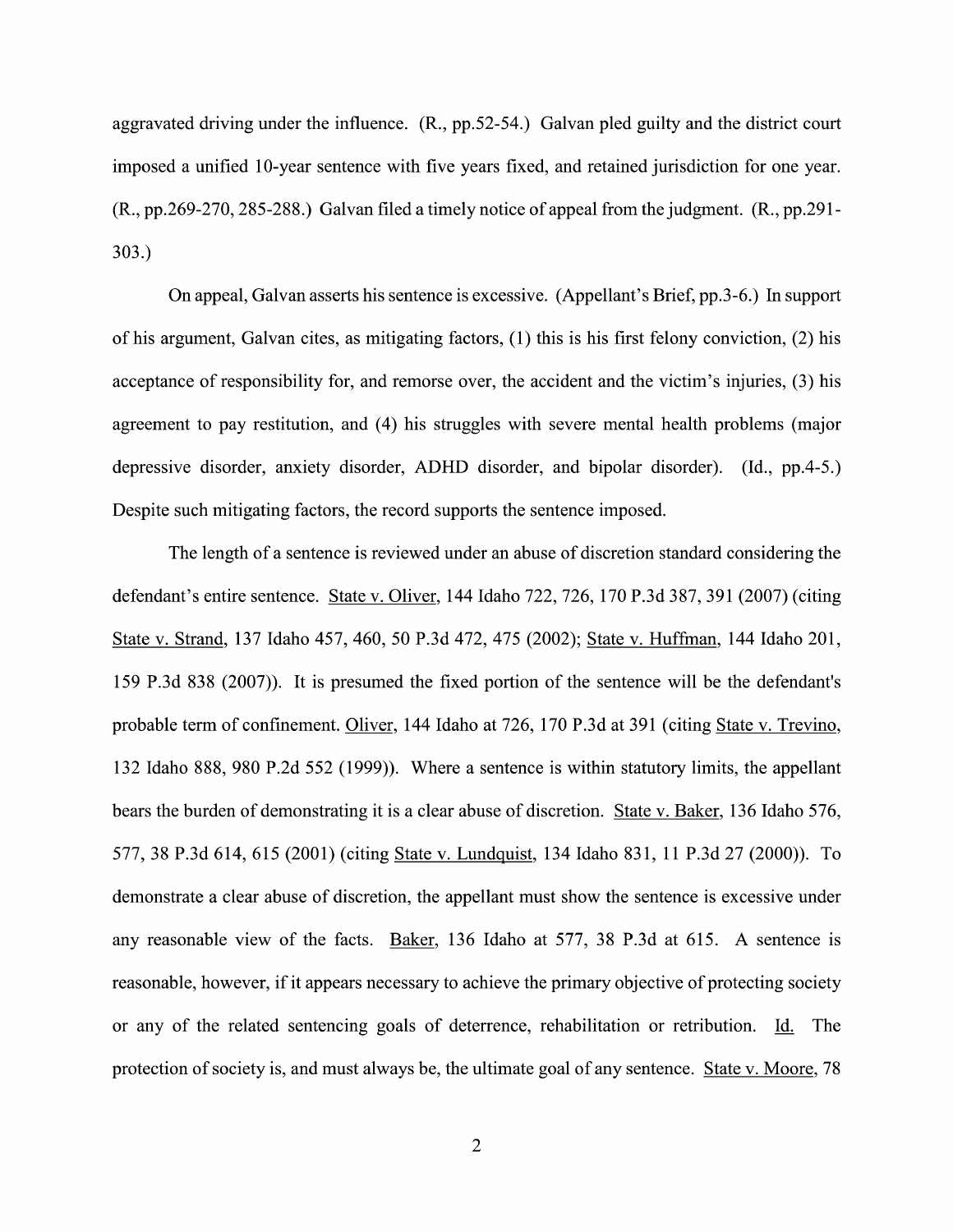Idaho 359, 363, <sup>304</sup> P.2d 1101, <sup>1103</sup> (1956). Accordingly, appellate courts must take into account "the nature of the offense, the character of the offender, and the protection 0f the public interest." State V. Hopper, <sup>119</sup> Idaho 606, 608, <sup>809</sup> P.2d 467, <sup>469</sup> (1991); see also LC. §19-2521.

The maximum penalty for aggravated driving under the influence is 15 years. I.C.  $\S$  18-8006. The district court imposed an underlying unified sentence of 10 years with five years fixed, which falls well within the statutory guidelines. (R., pp.285-288.) At the sentencing hearing, Mr. Stander outlined the injuries (and the attendant medical issues) he suffered as a result of Galvan's offense: five broken ribs, a concussion, bleeding inside his chest, severe contusions and swelling on his lungs, a buckled sternum that was broken in two places, a dislocated shoulder, a shredded shoulder tendon that had to be removed, severe bruising all over his body, numerous teeth that were broken and chipped, and glass that was embedded in his hand. (See generally 4/1/19 Tr., p.11, L.16 – p.23, L.6.)

After Mr. Stander made his statement, the district court applied the four sentencing factors and sentenced Galvan as follows:

The number one factor I'm required to take into account is the protection of the community. And Mr. Galvan, the reality here is that you do have some mental health issues, you have some substance abuse issues, but you tend to self—medicate your problems with illegal drugs. You were on Xanax that day unprescribed, and as a result of that you were impaired, and as a result of that you caused this serious accident. And that's a serious event that caused significant injuries and damages. And my job – one of my jobs is to do what I can to protect the community from that happening again. And related to that particular issue is the question of deterrence. That is, what sentence should I impose that sends a message, not only to you, but to anybody else in similar circumstances? Should I -- what should I do relative to that?

And then, of course, there is a punishment factor. Crimes are crimes. They're crimes against society, and there's a punishment element that has to be taken into account. . .

 $\ddotsc$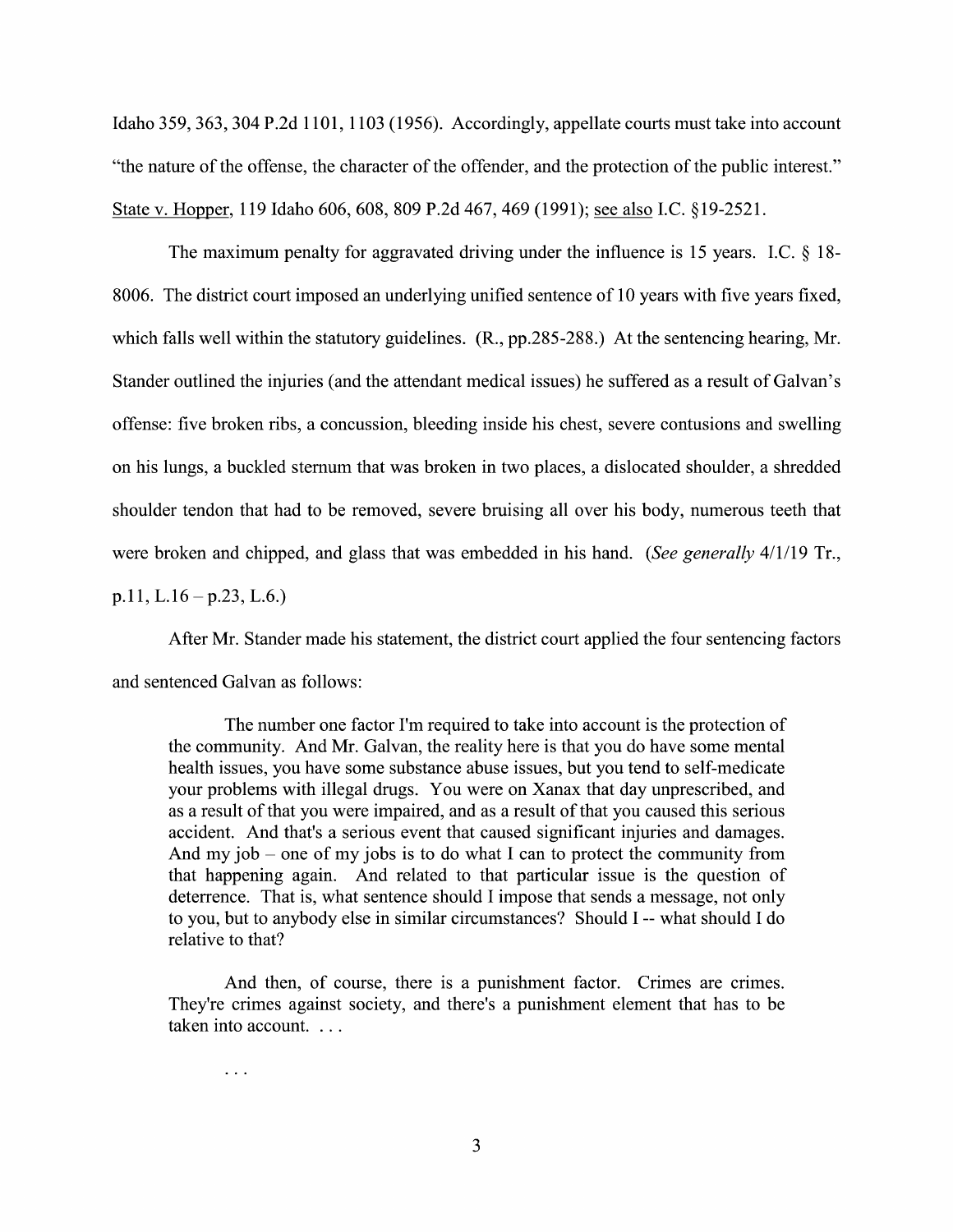Ultimately we have a serious crime with significant resulting injuries. It's an aggravated DUI.

But it is a serious crime, and there are serious consequences to be experienced. And I appreciate the fact, Mr. Galvan, that you are expressing remorse and some accountability for that. That doesn't always happen, so I do appreciate the fact that you've done that today. That means something. I don't know if it means anything to Mr. Stander yet, but ultimately it means something in terms 0f my analysis.

... So this is what I'm going to do. I'm going to impose a unified sentence of ten years With five fixed and five indeterminate. However, I'm going to retain jurisdiction for 365 days. I'm going to send you on a rider which, over the course 0f the next six or seven months, will impose some treatment while in prison, and then I'll get a report and they'll tell me what they think should happen relative to you.

To be honest with you, I'll give you  $a - I'$ ll be as candid as I can, Mr. Galvan. I seriously considered just putting you in prison. This is a serious case. But I'm going to do a rider because you're a young man. You've got some problems. These behaviors are serious, but by the same token, the rider will give me a better assessment as to what I should really do with you going forward.

 $(4/1/19$  Tr., p.27, L.24 – p.33, L.2.)

 $\ddots$ 

Based on the above, the district court articulated the correct legal standards applicable to

its decision and also set forth its reasons for imposing Galvan's sentence. The state submits that

Galvan has failed to establish an abuse of discretion.

## **CONCLUSION**

The state respectfully requests this Court affirm Galvan's conviction and sentence.

DATED this 2<sup>nd</sup> day of December, 2019.

/s/ John C. McKinney JOHN C. McKINNEY Deputy Attorney General